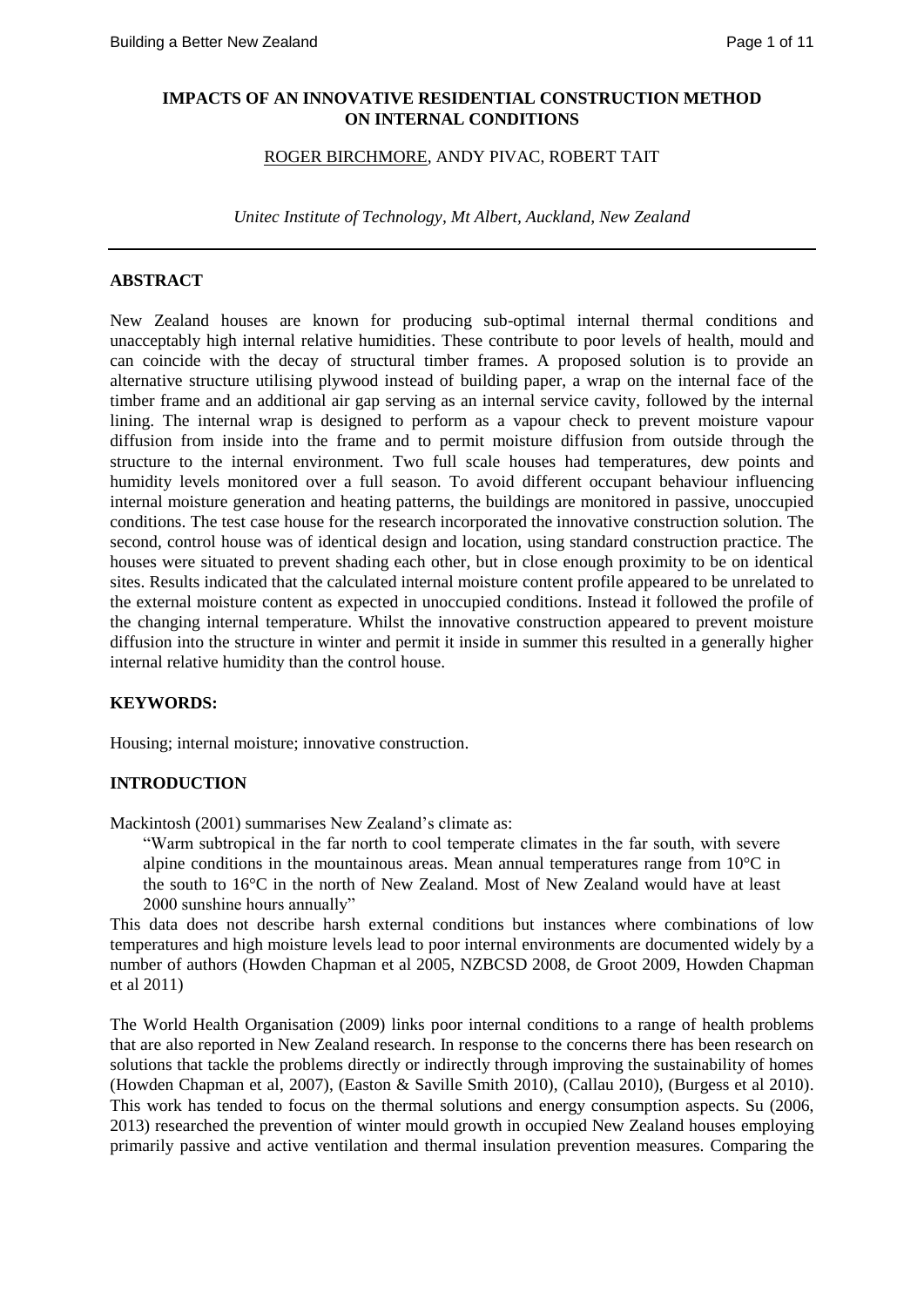static and dynamic simulation methods de Groot (2009) expanded the research to explore in detail the impacts of moisture transfer through the envelope. He simulated alternative retrofit solutions over a three year period in Auckland, demonstrating that a vapour barrier was effective in preventing interstitial condensation occurring to levels that might encourage mould growth. He cautioned that the increase of thermal insulation without the consideration of interstitial moisture might move the visible mould problem to an invisible one. Leardini  $\&$  [van Raamsdonk](https://researchspace.auckland.ac.nz/discover?fq=author_filter:leardini,%20pm%7C%7C%7CLeardini,%5C+PM) (2010) also extend the concerns beyond occupant health to include structural degradation. They outline concerns that increasing levels of thermal insulation increases chances of interstitial condensation. The vapour barrier treatment risks trapping moisture vapour driven from outside rather than inside, into the structure. They propose that a solution is to provide a vapour check that prevents vapour transfer from inside to the wall structure but also permits this externally driven vapour to pass through the structure to the inside. This vapour check provides all the benefits of an airtight barrier, prevents the possibility of interstitial condensation but exacerbates the challenge of increased internal moisture levels and its associated risks. De Groot and Leardini (2012) identified a lack of information on the success of retrofit solutions and the general need to improve understanding of the impacts of combining insulation airtightness and humidity control. This paper outlines the early findings of a research project that moves research from desktop simulation to exploring the impact of a construction employing such a vapour check on unoccupied conditions in a real house. Investigating occupied conditions will follow.

# **METHODOLOGY**

The fundamental aim of this project is to allow comparison testing of individual or combinations of building materials and techniques that have the potential for improving the building performance of this standard New Zealand house type.

## **Control House**

The houses are single storied with three bedrooms and two bathrooms and are constructed as part of the Unitec carpentry programmes. The houses are completed by students to be relocated, and they are undecorated and without floor coverings or wall finishes. Electrical and plumbing fittings are installed but not connected. Table 1 summarises the materials used in the construction of these houses and identifies the elemental R values in  $m^2K/W$ . Overhangs on the north side of the house provide complete shading from direct solar gain through glazing during the hottest periods of the summer months. A standard floor plan is given in Figure 4. These houses are similar in design and construction to thousands of houses found in suburban areas and provide an ideal basis for examining the potential for improvements to a common housing type.

#### **Test House**

The modification made to the test house was to replace the building paper with 7 mm thick Ecoply Barrier treated to H3.2 CCA (Copper Chrome Arsenate) in accordance with AS/NZ 1604.3 (SNZ 2012a) to meet AS/NZS 2269.0 (SNZ 2012b). Vertical sheet joints were sealed with flashing tape. This feature was felt to have significant potential as an alternative that provided the functions of bracing and rigid air barrier in a single element. On the internal surfaces of external walls and ceilings the INTELLO vapour check was placed. A 45mmm cavity batten was then added before fixing of the plasterboard.

|                                 | Vapour Diffusion Resistance MNs/g |                                 |  |  |  |  |
|---------------------------------|-----------------------------------|---------------------------------|--|--|--|--|
| <b>Average Ambient Humidity</b> | 20%                               | 85%                             |  |  |  |  |
| Direction of Diffusion Flow     | Out towards the air barrier       | Inwards towards the air barrier |  |  |  |  |
| INTFI I O                       | 60                                |                                 |  |  |  |  |

Table 1. Vapour Diffusion Resistance of the INTELLO membrane. (Moll & van Raamsdonk 2009)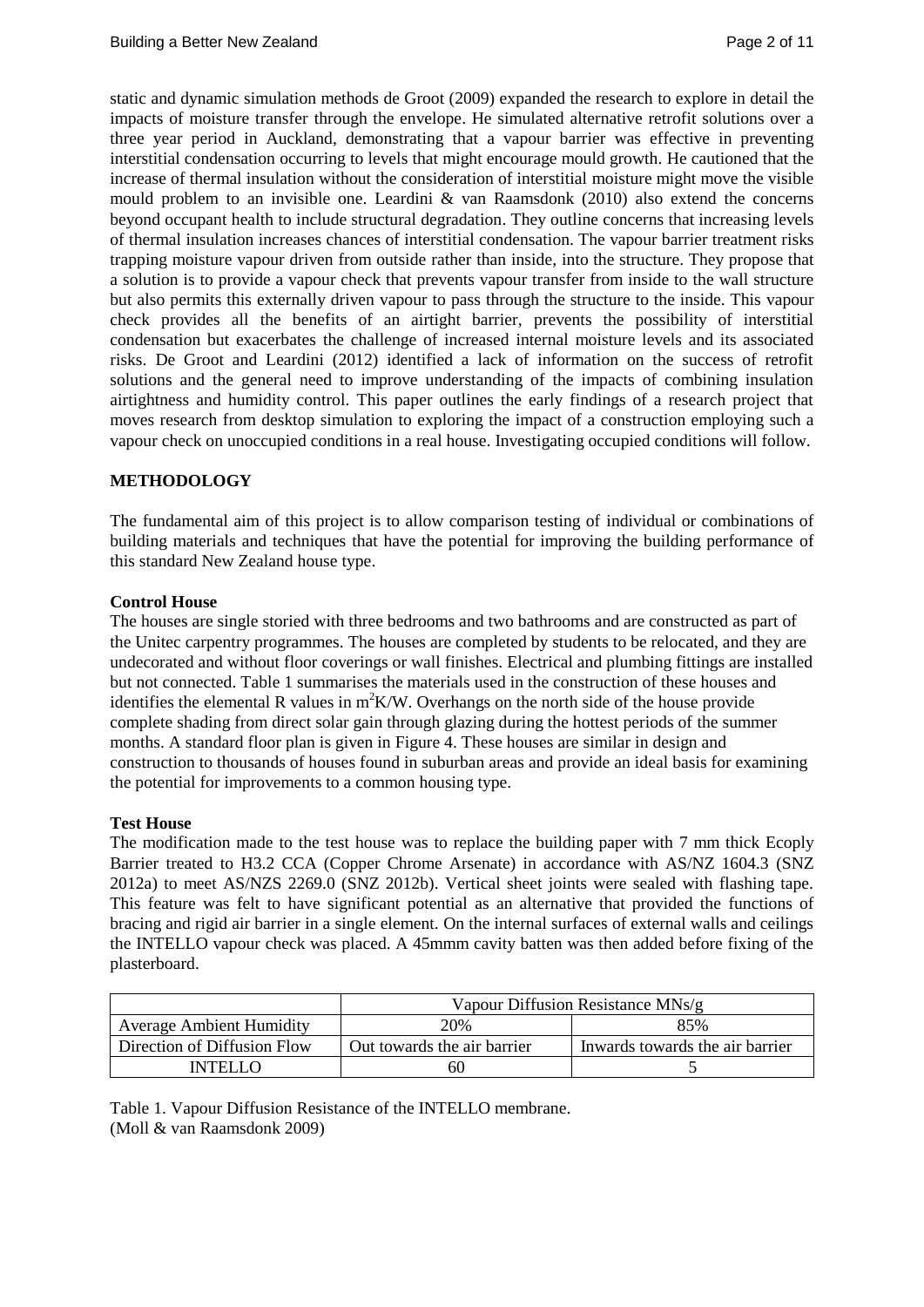| <b>Element</b> | <b>Common to Control House and Test House</b>                               |                  |                                                                                                                                                |               |  |  |  |
|----------------|-----------------------------------------------------------------------------|------------------|------------------------------------------------------------------------------------------------------------------------------------------------|---------------|--|--|--|
| Construction   | Timber Frame on pile foundation                                             |                  |                                                                                                                                                |               |  |  |  |
| Sub-Floor      | 150x25 radiata pine boards with 20mm gap                                    |                  |                                                                                                                                                |               |  |  |  |
| Floor          | Particle board, foil insulation draped 100mm between joists $(R=1.3)$       |                  |                                                                                                                                                |               |  |  |  |
| Ceiling        | R3.6 polyester ceiling batts ( $R = 2.9$ ), 10mm plasterboard               |                  |                                                                                                                                                |               |  |  |  |
| Glazing        | $R m^2K/W$                                                                  | <b>SHGC</b>      | <b>Shading</b>                                                                                                                                 | Visible       |  |  |  |
|                |                                                                             |                  | Coefficcient                                                                                                                                   | transmittance |  |  |  |
|                | 0.34<br>0.74                                                                |                  | 0.86                                                                                                                                           | 80%           |  |  |  |
|                | <b>Control House</b>                                                        |                  | <b>Test House</b>                                                                                                                              |               |  |  |  |
| Roof           | Trussroof<br>(radiata<br>Coloursteel roofing on building paper<br>(stapled) | treated)<br>pine | Trussroof<br>(radiata<br>pine<br>treated)<br>Coloursteel roofing on building paper<br>(stapled) INTELLO<br>wrap on bottom<br>chord of trusses. |               |  |  |  |
| Walls          | cedar weatherboard cladding, natural<br>finish                              |                  | cedar weatherboard cladding,<br>finish                                                                                                         | natural       |  |  |  |
|                | 20mm cavity battens                                                         |                  | 20mm cavity battens                                                                                                                            |               |  |  |  |
|                | Building wrap (stapled)                                                     |                  | 7 mm Eco ply                                                                                                                                   |               |  |  |  |
|                | 90x45 radiata pine framing                                                  |                  | 90x45 radiata pine framing                                                                                                                     |               |  |  |  |
|                | R2.6 polyester batts ( $R = 1.9$ m <sup>2</sup> K/W)                        |                  | R2.6 polyester batts ( $R = 1.9$ m <sup>2</sup> K/W)                                                                                           |               |  |  |  |
|                |                                                                             |                  | <b>INTELLO Vapour check</b>                                                                                                                    |               |  |  |  |
|                |                                                                             |                  | 45mmx45 battens                                                                                                                                |               |  |  |  |
|                | 10mm plasterboard                                                           |                  | 10mm plasterboard                                                                                                                              |               |  |  |  |

Table 2. Construction details for the Control and Test Houses



Figure 1. Construction Detail Though an Internal Corner of the Test House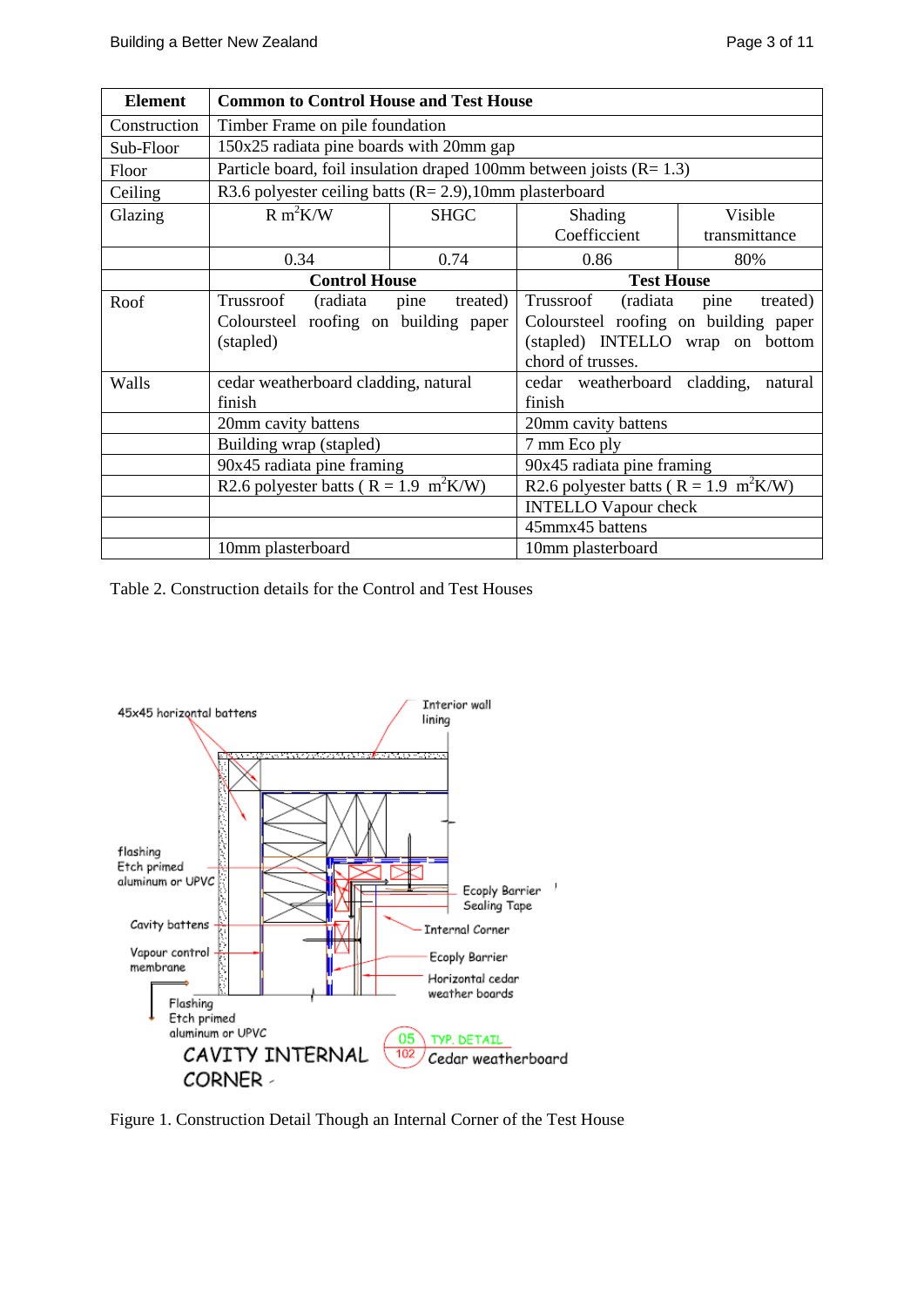

Figure 2. Construction details of the Plywood Rigid Air barrier in the Test House. (Carter Holt Harvey 2014)

# **Site**

The site is on the Unitec Institute of Technology campus in Mt Albert Auckland. The site is relatively exposed with an open grassed area to the northwest. Surrounding buildings are reasonably distant to the south, north and east. Behind the houses to the southeast is a hilly incline and the student building yard. The houses are located with identical orientations but separated to avoid mutual shading. They are monitored in a passive, unoccupied condition.



Figure 3. House and Weather station location details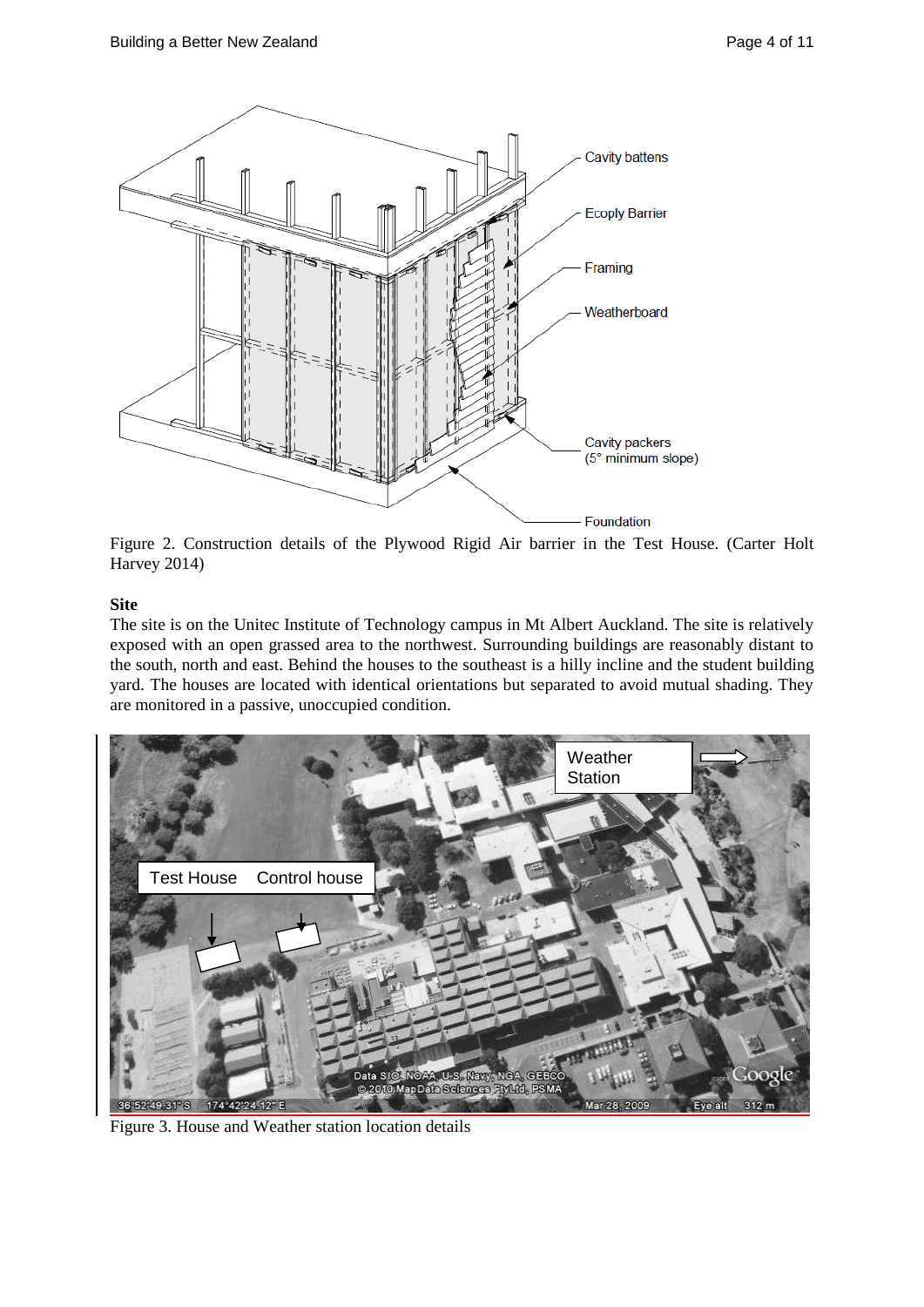#### **Monitoring process**

Temperature sensors have been set up to sample the internal air temperature at hourly intervals. Sensors used are Lascar EL-USB-2 Humidity & Temperature USB data loggers. These measure and store relative humidity, dew point and temperature readings over 0%RH to 100%RH and -35°C to +80°C measurement ranges. Sensors were located identically in the two houses to align with practice outlined by Barley et al (2005) at a height of 1500m above ground level suspended from the ceiling by builders twine. Sensor layout is given in Figure 4. In order to check the appropriate test location for the sensor, a second sensor was located at the edge of the room to check initial operation and determine the degree of variability experienced across each space. It was found that the average variation between measurements from the centre of the room and from the edge of the room vary by an average of  $0.2^{\circ}$ C over the 168 hourly measurements, with the maximum variation less than  $0.5^{\circ}$ C. This is well within the accuracy stated for the sensors, and indicates that a single measurement in the chosen position is representative of the overall room conditions.

Dew point measurement has been used as this single figure provides an indicator of absolute moisture content. Localised weather data is measured at a weather station indicated in Figure 3



Figure 4. House plan with Sensor Locations

## **Air Tightness**

Both houses were tested for air tightness using the standard blower door test following European standard EN 13829:2000. Openings associated with extract ventilation and unconnected waste pipes were sealed for testing

## **Room Being Analysed**

The room chosen for analysis in this paper was the Lounge Kitchen Dining Room. This is the largest space in the house and is has external walls on the South, East and North Face with glazing in each with a window to wall ratio of 29%. Its inclusion of the kitchen also examines a space where occupancy may generate significant additional internal moisture.

| Room                       | Floor Area | Wall area | Window Area $m2$ and Orientation |      |       |      |
|----------------------------|------------|-----------|----------------------------------|------|-------|------|
|                            | m          |           | South                            | East | North | West |
| Lounge Kitchen Dining room | 44.6       | 36.5      |                                  |      |       |      |

Table 3. Details of Room being Analysed.

## **RESULTS**

## **Seasonal Data**

The averages of Dry Bulb (DB) Relative Humidity (RH) and Dew Point (DP) measured at hourly intervals for the winter and summer seasons are summarised in the table below for each building. The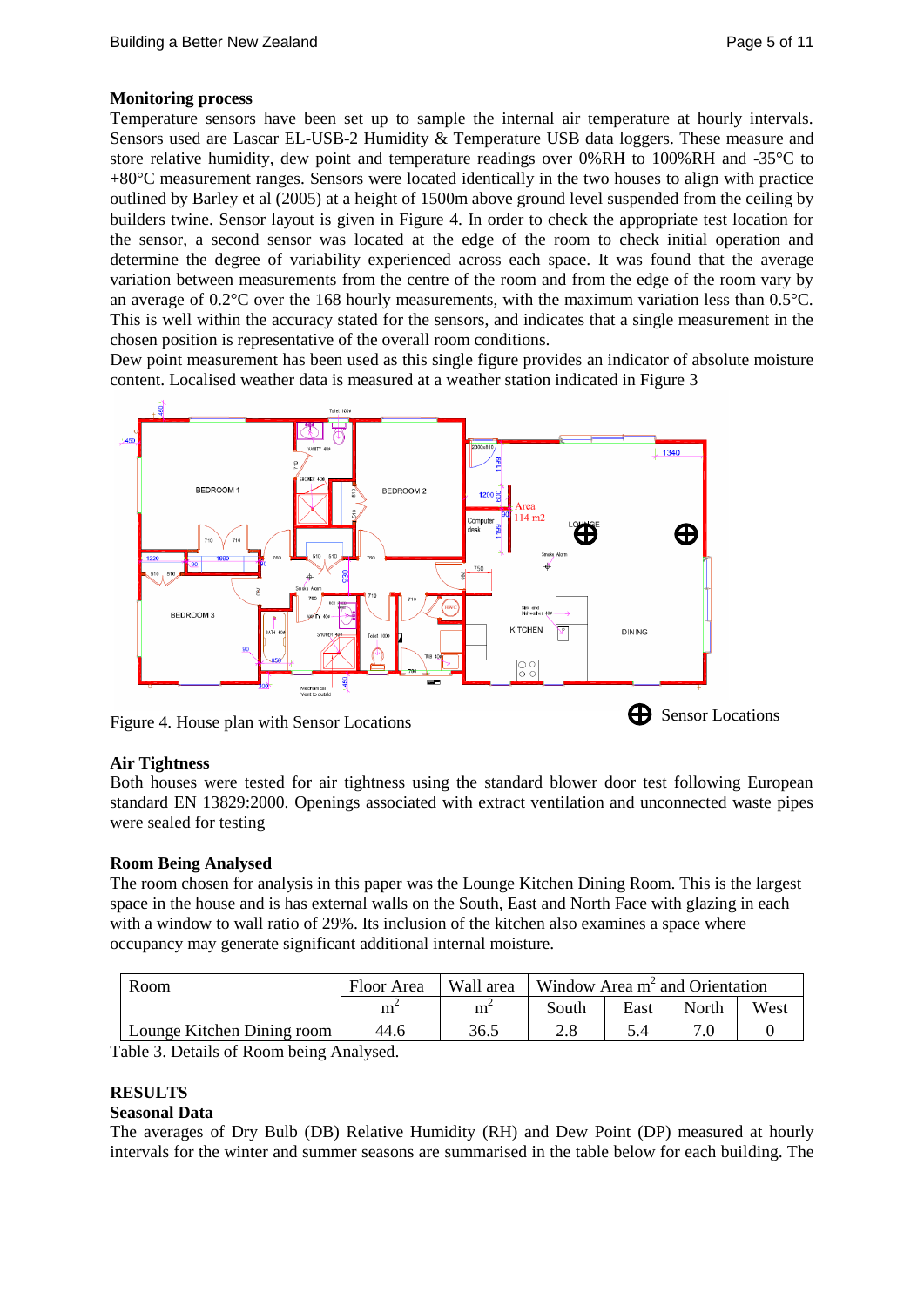| $\ldots$ |         |     |           |         |     |           |                             |        |           |
|----------|---------|-----|-----------|---------|-----|-----------|-----------------------------|--------|-----------|
|          | Control |     |           | Test    |     |           | Difference (Test – Control) |        |           |
|          | $DB^0C$ | RH% | $DP^{0}C$ | $DB^0C$ | RH% | $DP^{0}C$ | $DB^{0}C$                   | RH%    | $DP^{0}C$ |
| Average  | 25.2    | 51  | 14.3      | 24.6    | 59  | 15.9      | $-0.6$                      | 7.3    | 1.6       |
| Maximum  | 35.5    | 69  | 22.3      | 34.0    | 69  | 23.5      | $-1.5$                      | 0.0    | 1.2       |
| Minimum  | 15.0    | 37  | 5.8       | 15.5    | 46  | 8.6       | 0.5                         | 8.5    | 2.8       |
| Range    | 20.5    | 32  | 16.5      | 18.5    | 24  | 14.9      | $-2.0$                      | $-8.5$ | $-1.6$    |

summer season is defined as December 1 – February 28. The winter season is defined and June 1- August 31.

Table 4. Summary of Summer Season Data

|         | Control |     |           | Test    |     |           | Difference (Test – Control) |        |           |
|---------|---------|-----|-----------|---------|-----|-----------|-----------------------------|--------|-----------|
|         | $DB^0C$ | RH% | $DP^{0}C$ | $DB^0C$ | RH% | $DP^{0}C$ | $DB^0C$                     | RH%    | $DP^{0}C$ |
| Average | 16.3    | 61  | 8.6       | 16.2    | 63  | 9.0       | $-0.1$                      | 1.9    | 0.4       |
| Maximum | 28.5    | 73  | 16.7      | 28.5    | 74  | 17.5      | 0.0                         | 1.5    | 0.8       |
| Minimum | 7.0     | 43  | 0.0       | 7.0     | 47  | 1.4       | 0.0                         | 4.0    | 1.4       |
| Range   | 21.5    | 30  | 16.7      | 21.5    | 28  | 16.1      | 0.0                         | $-2.5$ | $-0.6$    |

Table 5. Summary of Winter Season Data

The tables indicate that in the unoccupied condition, the Test House construction appeared to have only a very small effect on the average internal conditions over either season. Over the summer the average RH for the Control was 51% and 59% for the Test House with extremes of 37% and 69%. Over the winter period the average RH for the Control was 61% the Test House higher at 63% with extremes ranging between 43% and 74 %. The internal vapour check therefore maintained slightly higher internal RH readings and internal dewpoints over each season. This supports the intended performance of the vapour check, by preventing moisture being absorbed into the structure of the envelope and could explain this elevation. The property of the vapour check, that permits vapour to pass through from outside to inside, could also explain the higher internal dewpoints especially in the summer when external dewpoints tended to be higher than internal measures.



Figure 5. Percentage of Time Spent in Relative Humidity Bands

Research summarised by WHO (2009) indicates that mould formation is dependent upon combinations of dry bulb, RH, time of wetness, surface material, ventilation rate and initial spore concentrations. This prevents the recommendation of a single threshold level but cites work suggesting that surfaces can be kept free of fungal growth "if surfaces are kept below 75% within a temperature range of 5– 40 °C" (WHO 2009, pp38).The graphs above confirm that the test house has smoothed the range of measures by reducing the range of RH's experienced and increased the instance of higher RH. This is more pronounced in the summer than the winter. However the instances of RH readings above 75% in winter have increased to nearly 40% in the Test House from 18% in the Control House.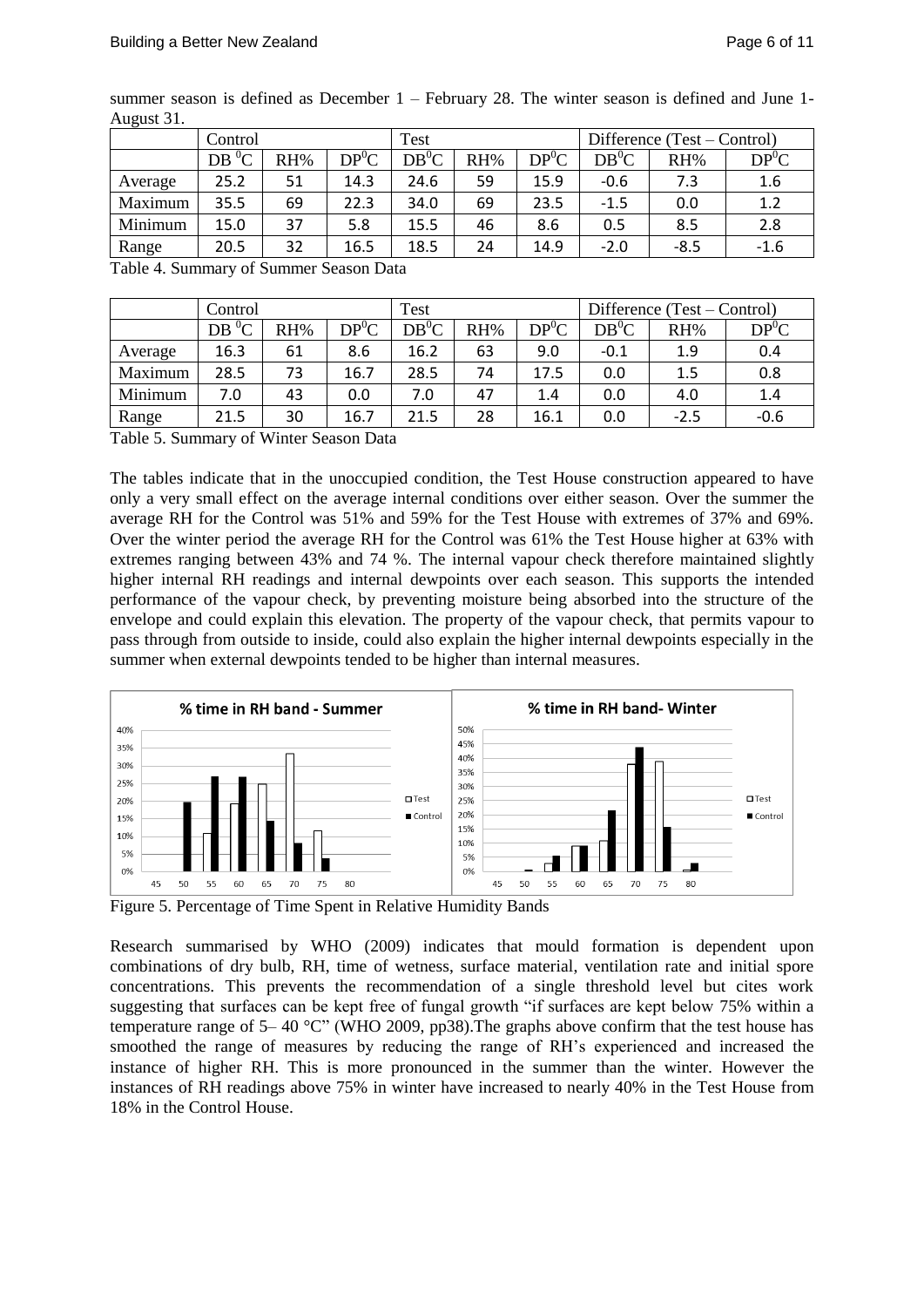## **Detailed Results of Selected days**

The detailed results of a few days in each season are shown in figures 6 and 7. They have been chosen to illustrate the strong influence of solar gain on internal conditions. This indicates that the internal dry bulb temperatures follow the cyclical pattern of the external solar gain. The period of the cycle appears identical but with a lag of between four and six hours. The internal dewpoint also follows with the same period but with slightly reduced amplitudes. There is a very weak connection if any, with the dewpoint of the external air. As there were no occupant generated sources of internal moisture the changing dew points over a daily cycle could be resulting from residual construction moisture. As the temperature rises, moisture still present in the construction evaporates into the air. As it cools it is re-absorbed into the structure. Whilst the test house vapour check is designed to reduce this, the floors of both houses are exposed particle board. The test house is one year newer than the control house which might account for the higher starting values.



Figure 6. Temperatures and Dew Point comparisons for Houses with External Summer Conditions



Figure 7. Temperatures and Dew Point comparisons for Houses with External Winter Conditions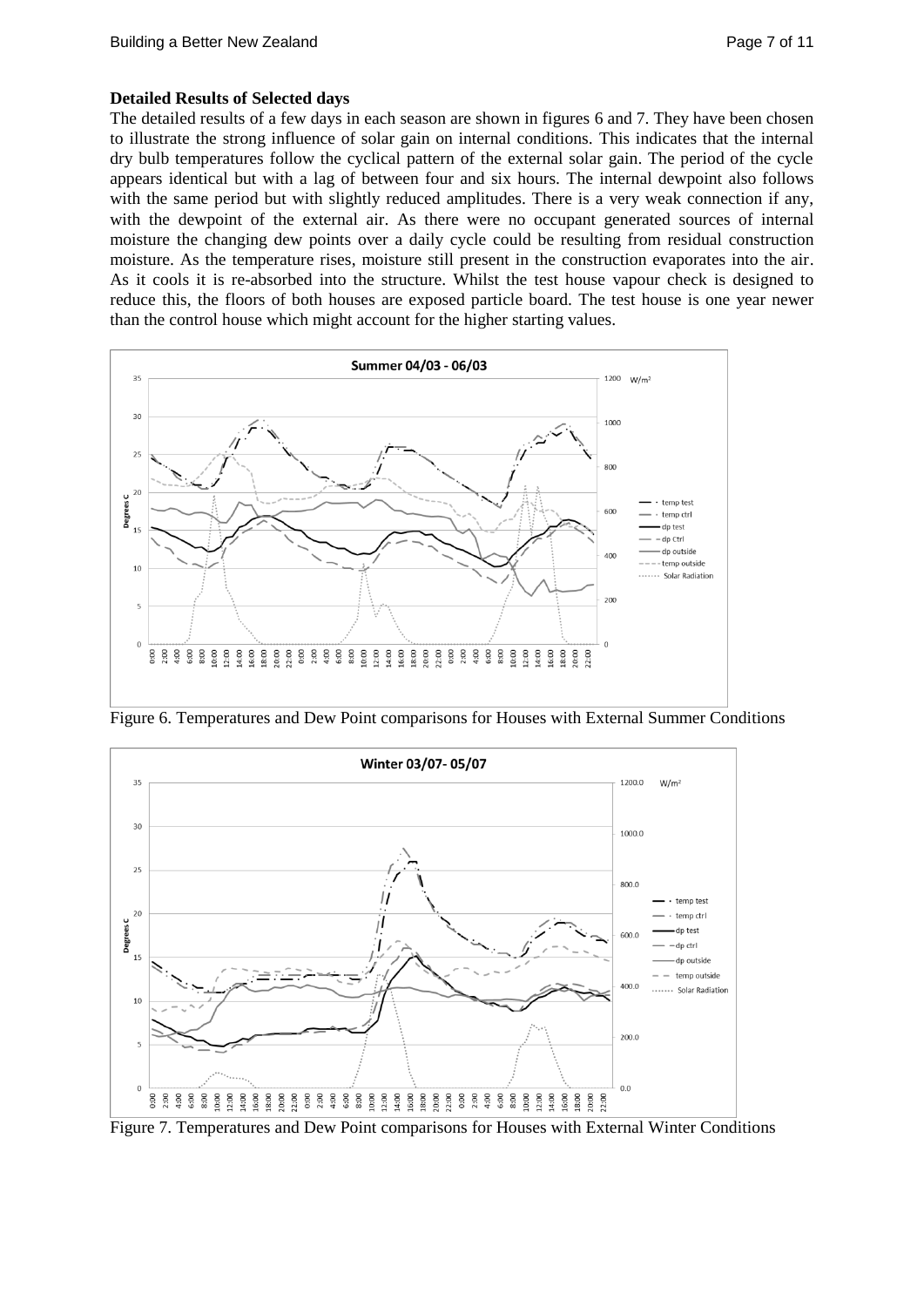The daily cyclical evaporation and re-absorption explanation is supported by comparison of daily results over a whole season. The difference between daily maxima and minima of dewpoints ranges between 6.8<sup>o</sup>C in the summer and 8.4<sup>o</sup>C in the winter. Comparison of Dew points in Tables 4 and 5 indicate that the average dewpoint has reduced over the seasons from by  $5.7^{\circ}$ C for the Control House and by  $6.9^{\circ}$ C for the Test House. The apparent disconnection with external dewpoints shown in figures 6 and 7 supports an explanation that some long term drying is taking place.



Figure 8. Sample Daily Variations of Dew Points in Both Seasons

Using a Psychrometric chart Moisture Contents in kg of moisture per kg of dry air can be read for given dew points. Using the mean density of the air for the day and the volume of the space, the actual volume of moisture being evaporated and re-absorbed on a daily cycle can be estimated as 0.5 litres. TenWolde & Pilon (2007) suggest that a family of four would produce up to 15 litres per day.

|                   |                           | Summer Dec 1st      |                         |                                  |
|-------------------|---------------------------|---------------------|-------------------------|----------------------------------|
|                   | Dry Bulb $\mathrm{^{0}C}$ | Dew Point ${}^{0}C$ | density $\text{kg/m}^3$ | Moisture Content kg/kg (Dry Air) |
| Max               | 25.5                      | 15.4                | 1.163                   | 0.0109                           |
| Min               | 15.5                      | 8.6                 | 1.211                   | 0.0069                           |
| Difference        |                           | 6.8                 |                         | 0.004                            |
|                   | Mean density $kg/m3$      |                     | 1.187                   |                                  |
| Space volume m3   |                           | 108.54              |                         |                                  |
| Space mass        | kg                        | 128.809             |                         |                                  |
| Moisture mass kg  |                           | 0.52                |                         |                                  |
| Moisture volume l |                           | 0.52                |                         |                                  |

Table 6. Data for Estimation of the Moisture Volume Being Evaporated and Re-absorbed

# **Airtightness**

|                  | Control house ac/h | Test house ac/h |
|------------------|--------------------|-----------------|
| Depressurisation |                    | ഹ               |
| Pressurisation   |                    | 2.10            |
| Average          |                    |                 |

Table 1. Results of airtightness testing

The figures above represent the air changes per hour of the whole house volume under the standard test conditions of 50Pa +ve and 50 Pa –ve. It indicates that the Test House has an air leakage rate of less than a third of the Control House. The Control House sits just outside the Airtight classification for New Zealand houses which peaks at an airtightness of 5 ac/h. (Stocklein & Bassett 1999) The test house is comfortably in the Airtight classification but is still well above the requirements of the Passive House Institute (2012) of 0.6 ac/h.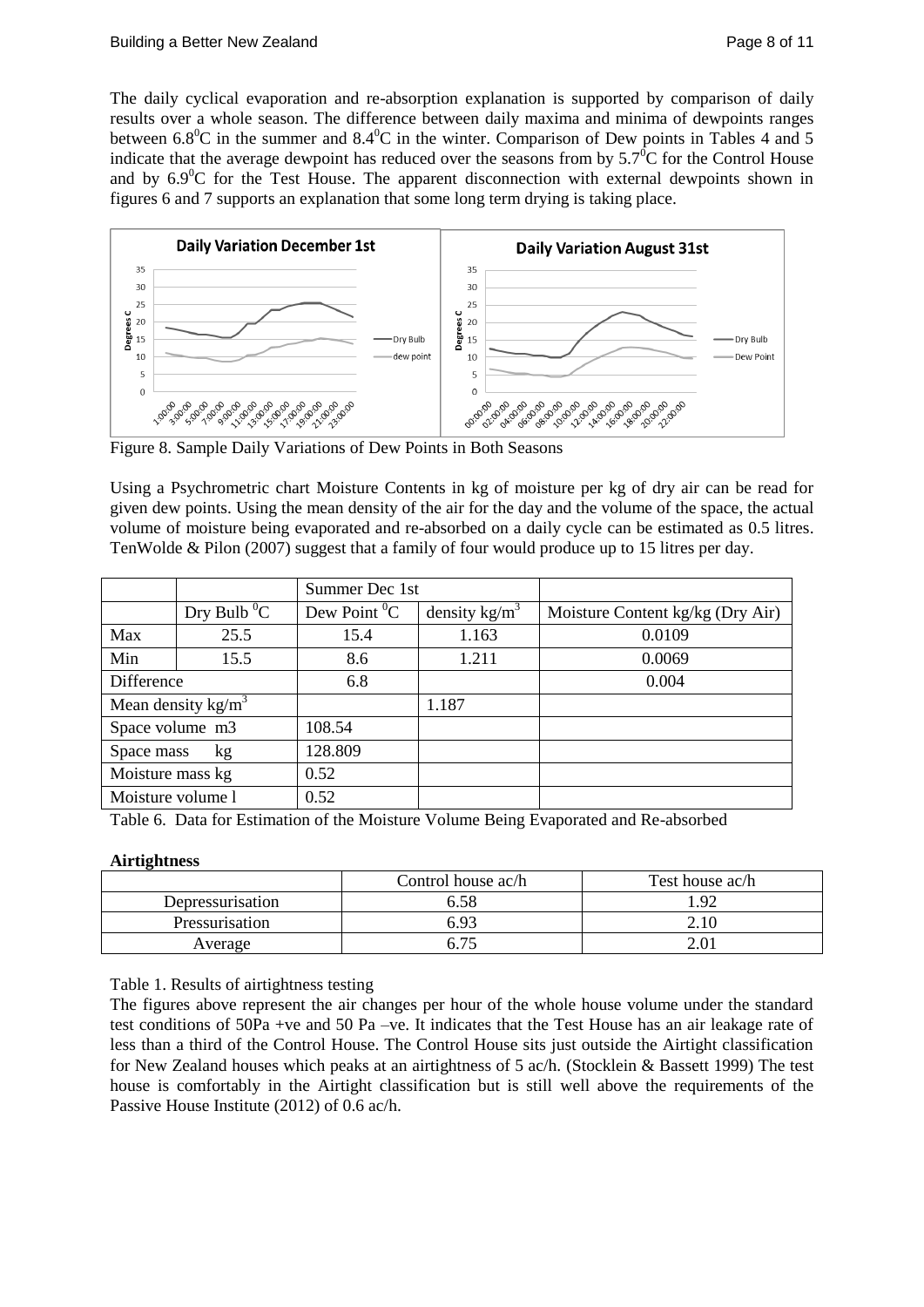# **CONCLUSION**

The internal spatial data supports the expected performance of the vapour check. In winter, higher internal dew points and RH measurements in the Test House compared to the Control House suggest that internal vapour is not being permitted to enter the structure. The risk of interstitial condensation should be reduced. In summer, higher internal dew points and RH measurements suggest that vapour is being allowed to pass through the structure to the inside. This prevents the moisture getting trapped, creating the potential to cause interstitial condensation when the climate permits. This differentiates the performance of the vapour check from a conventional vapour barrier which would trap the moisture within the timber structure.

Minimal differences between the average dry bulb temperatures over both seasons in the control and test buildings suggest that the airtightness properties are having a small effect on unoccupied thermal conditions. This is not what was expected especially during the winter season where it was thought that increased infiltration in the Control House would lower temperatures noticeably. Figure 7 shows that on cloudy winter days the difference between internal and external temperatures was minimal so differences between Control and Test Houses could also be very small. However on sunny winter days, internal temperatures rose nearly ten degrees higher than outside. The Test House was actually slightly cooler than the Control House. This suggests that the heat losses due to infiltration through the closed structure in an unoccupied condition might be much smaller than anticipated or are not being prevented by increased airtightness of the envelope.

Both houses spend significant amounts of time close to conditions that might support mould growth in their unoccupied state. One explanation is that this moisture comes from the construction drying out. The tendency of the vapour check to produce slightly higher internal dew points and RH's emphasises the need to combine this type of structure with minimal ventilation rates to ensure the moisture is ventilated to outside. The combination of the increased time spent in this band, with the recognition that surface RH's may well be higher and that occupant behaviour may exacerbate conditions further underlines the importance of ventilating moisture sources to outside.

Work is underway with the detailed monitoring of temperature and humidity in each layer of the wall construction of each building. This will enable tracking in detail of the passage of vapour through the envelope and the identification of interstitial condensation risk and help confirm the performance of the internal vapour check by keeping moisture out of the structure. Further work will include monitoring conditions under controlled, active heating, cooling and moisture generation.

## **ACKNOWLEDGEMENTS**

This research has been carried out with the support of Thomas Raamsdonk of ProClima and the Unitec Internal Research Fund.

## **REFERENCES**

Barley, D., Deru, M., Pless, S., & Orcellini, P. 2005. Procedure for measuring and reporting commercial building energy performance, Technical Report NREL/TP-550-38601, National Renewable Energy Laboratory, Battelle, USA.

Burgess, J.C., Buckett, N.R., Camilleri, M.J.T., Burrough, L.J. & Pollard, A.R. 2010. Papakowhai Retrofit Project – Improving the Thermal Envelope and Space Heating. New Zealand Sustainable Building Conference, Wellington, New Zealand, 26 May- 28 May 2010. Innovation and Transformation. New Zealand Sustainable Building Conference.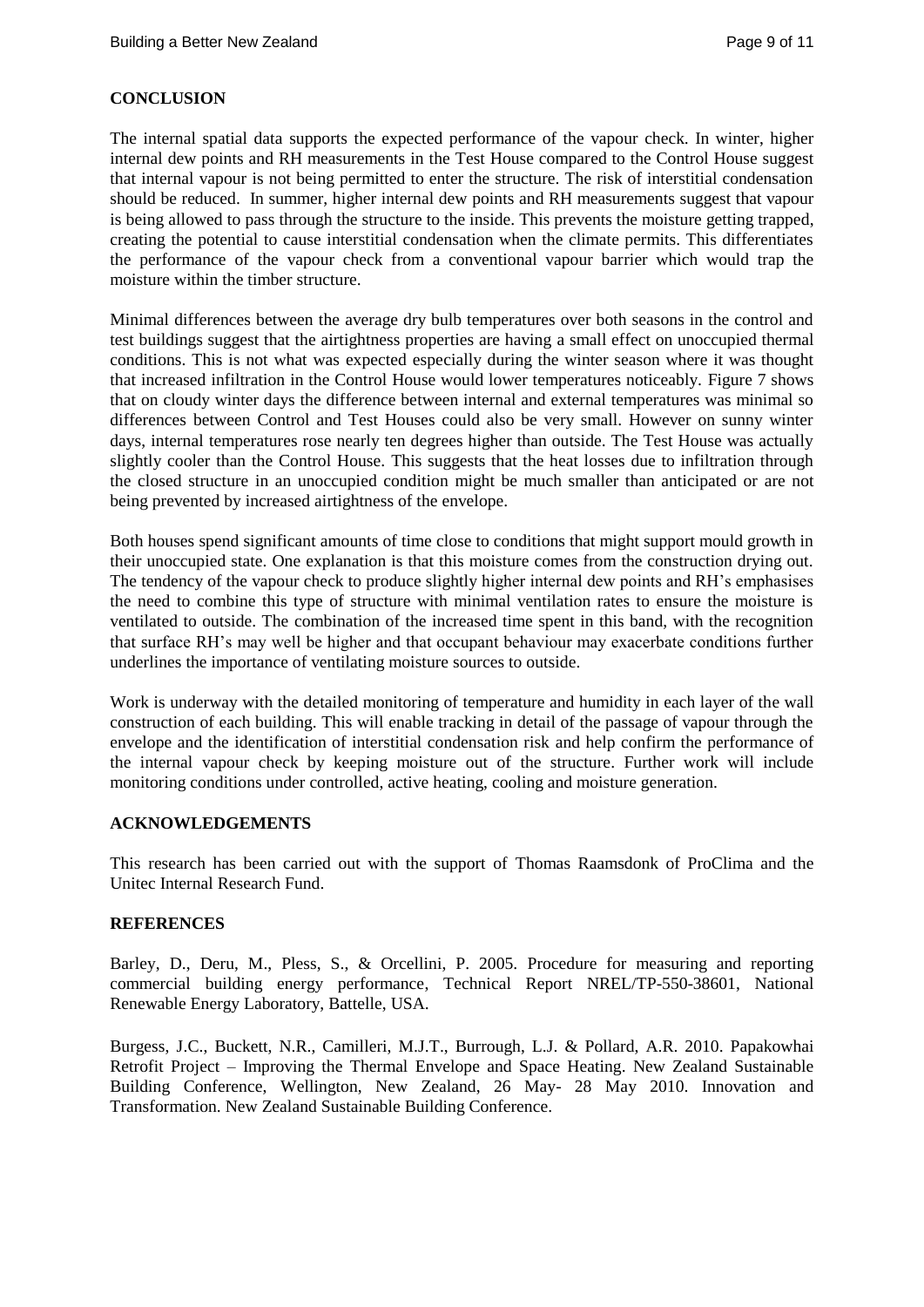Callau M. 2010. Upgrading Housing in NZ for thermal efficiency. New Zealand Sustainable Building Conference, Wellington, New Zealand, 26 May - 28 May 2010. Innovation and Transformation. New Zealand Sustainable Building Conference.

Carter Holt Harvey. 2014. Ecoply- Barrier. [Online]. Available: http://www.chhwoodproducts.co.nz/ecoply-barrier/. [11 June 2014].

Easton & Saville Smith. 2010. Homesmart Renovations - testing tools to promote sustainable Renovation. New Zealand Sustainable Building Conference, Wellington, New Zealand, 26 May - 28 May 2010. Innovation and Transformation. New Zealand Sustainable Building Conference.

de Groot, H. (2009). Indoor Air Quality and Health. An Analysis of the Indoor Air Quality and Health in New Zealand's Homes. [Online]. Available: [http://www.archigraphic.de/\\_originals/pdfs/indoor\\_air\\_quality\\_and\\_health.pdf.](http://www.archigraphic.de/_originals/pdfs/indoor_air_quality_and_health.pdf) [11 June 2014].

European Committee for Standardization CEN/TC 89 2000. EN 13829:2000, Thermal performance of buildings - Determination of air permeability of buildings - Fan pressurization method (ISO 9972:1996, modified)

Howden-Chapman, P., Saville-Smith, K., Crane, J., Wilson, N. 2005. Risk factors for mould in housing: a national survey, Indoor Air: International Journal of Indoor Environment and Health, Volume 15, Issue 6, September, 2005, pp. 469-476.

Howden-Chapman, P., Matheson, A., Crane, J., Viggers, H., Cunningham, M., Blakely, T., Cunningham, C., Woodward, A., Saville-Smith, K., O'Dea, D., Kennedy, M., Baker, M., Nick, N., Chapman, R.,Davie, G. 2007a. Effect of insulating existing houses on health inequality: cluster randomised study in the community. British Medical Journal 334, 460.

Howden-Chapman, P., Crane, J., Chapman, R., & Fougere, G. 2011. Improving health and energy efficiency through community-based housing interventions. International Journal of Public Health, 56(6), 583-588

[Leardini, PM](https://researchspace.auckland.ac.nz/discover?fq=author_filter:leardini,%20pm%7C%7C%7CLeardini,%5C+PM) ; [van Raamsdonk, T.](https://researchspace.auckland.ac.nz/discover?fq=author_filter:van%20raamsdonk,%20t%7C%7C%7Cvan%5C+Raamsdonk,%5C+T)2010. Design for airtightness and moisture control in New Zealand housing, New Zealand Sustainable Building Conference, Wellington, New Zealand, 26 May - 28 May 2010. Innovation and Transformation. New Zealand Sustainable Building Conference.

Mackintosh L., 2001. NIWA Overview of New Zealand climate. [Online]. Available: [https://www.niwa.co.nz/education-and-training/schools/resources/climate/overview.](https://www.niwa.co.nz/education-and-training/schools/resources/climate/overview) [11 June 2014].

Moll, L., van Raamsdonk, T., (2009). A New Zealand Based Study on Airtightness and Moisture Management, ProClima NZ Ltd, Wellington'

New Zealand Business Council for Sustainable Development (NZBCSD). 2008. Media Release: \$20 billion cost of fixing country's homes less than 4% of their value. [Online]. Available: <http://www.scoop.co.nz/stories/BU0812/S00020.htm> [11 June 2014].

Passive House Institute (2012) Passive House Requirements. [Online]. Available: http://www.passiv.de/en/02 informations/02 passive-house-requirements/02 passive-house[requirements.htm.](http://www.passiv.de/en/02_informations/02_passive-house-requirements/02_passive-house-requirements.htm) [11 June 2014].

Pro Clima. 2014. Intello Vapour Check. [Online]. Available: [http://www.proclima.co.nz/intello](http://www.proclima.co.nz/intello-airtightness-membrane)[airtightness-membrane.](http://www.proclima.co.nz/intello-airtightness-membrane) [11 June 2014].